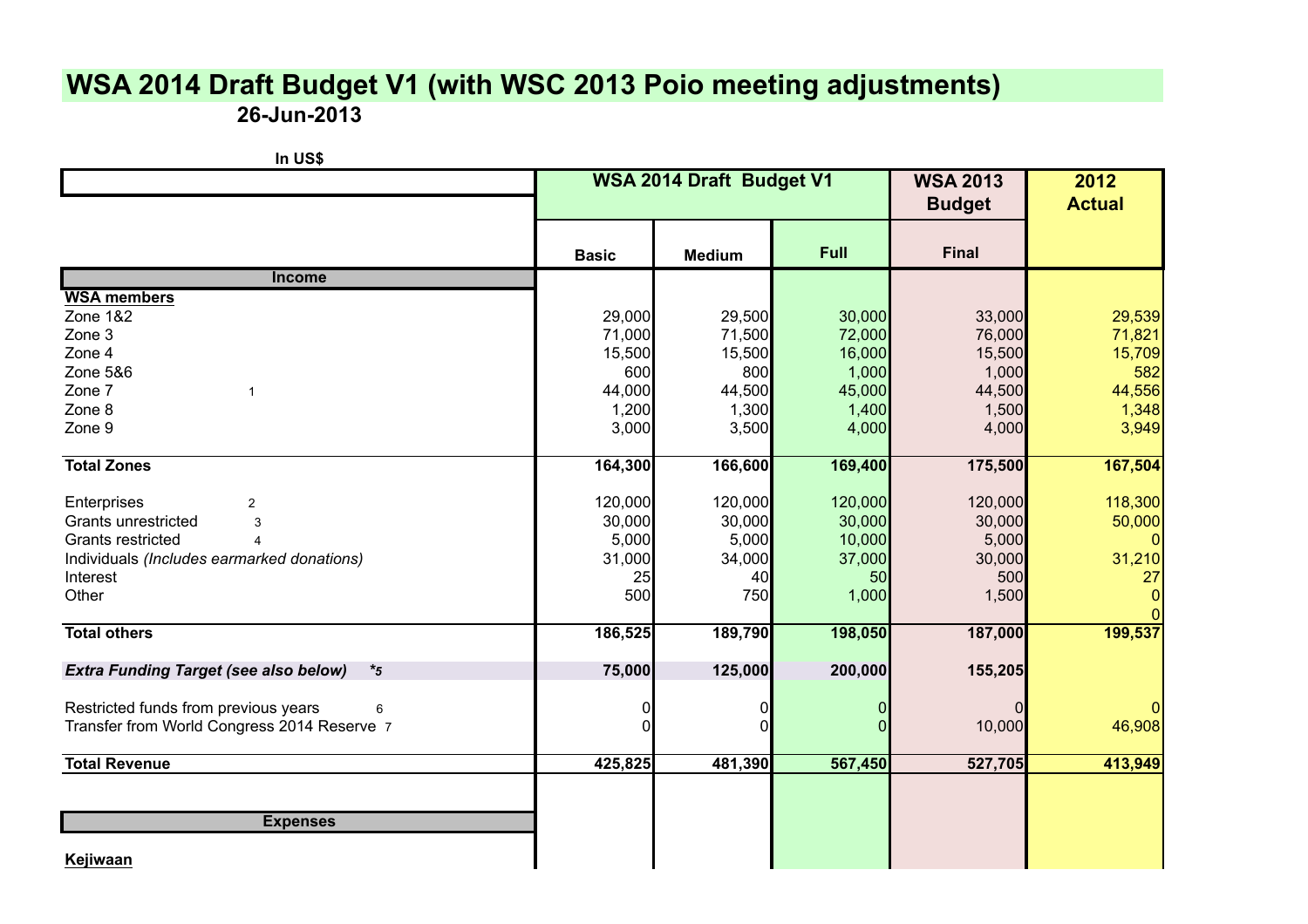|                                                                     | WSA 2014 Draft Budget V1 |               |         | <b>WSA 2013</b> | 2012          |
|---------------------------------------------------------------------|--------------------------|---------------|---------|-----------------|---------------|
|                                                                     |                          |               |         | <b>Budget</b>   | <b>Actual</b> |
|                                                                     |                          |               |         |                 |               |
|                                                                     | <b>Basic</b>             | <b>Medium</b> | Full    | <b>Final</b>    |               |
| Area 1                                                              | 30,000                   | 32,000        | 35,000  | 30,000          | 31,139        |
| Area 2                                                              | 38,000                   | 38,000        | 45,000  | 38,000          | 45,068        |
| Area 3                                                              | 30,000                   | 32,000        | 35,000  | 30,000          | 26,730        |
| Ibu Rahayu                                                          | 12,520                   | 12,520        | 12,520  | 12,520          | 12,520        |
| <b>Total Kejiwaan</b>                                               | 110,520                  | 114,520       | 127,520 | 110,520         | 115,457       |
| <b>Media Unit</b>                                                   |                          |               |         |                 |               |
| $\overline{\text{SPI}}$                                             | 26,000                   | 28,000        | 30,000  | 30,000          | 30,000        |
| Publication of Bapak's Volumes in Spanish                           | 4,000                    | 5,000         | 5,000   | 5,000           | 5,060         |
| Subtitling of Video talks of Bapak & Ibu Rahayu 8 (New budget line) | 5,000                    | 5,000         | 5,000   |                 |               |
| Translations (WSA+other docs into 5 languages) 8A                   | 8,000                    | 8,000         | 8,000   | 8,000           | 6,188         |
| <b>WSA Archives: Running Costs</b>                                  | 50,000                   | 52,000        | 53,800  | 48,700          | 44,009        |
| <b>WSA Archives: Projects</b><br>9                                  | 55,000                   | 80,000        | 110,000 | 40,000          |               |
| HoS<br>10                                                           | 5,000                    | 6,000         | 8,000   | 8,000           | 8,000         |
| <b>Total MU</b>                                                     | 153,000                  | 184,000       | 219,800 | 139,700         | 93,257        |
|                                                                     |                          |               |         |                 |               |
| <b>Human Activities</b>                                             |                          |               |         |                 |               |
| CSP (Care Support Program) Subud Emergency Fund 11                  | 6,000                    | 6,500         | 9,000   | 9,000           | 6,756         |
| CSP (Care Support Program) Subud Education Fund 11                  | 5,000                    | 5,500         | 7,000   | 7,000           | 6,694         |
| <b>SICA</b>                                                         | 3,000                    | 6,000         | 12,000  | 15,000          | 15,000        |
| <b>SDIA</b>                                                         | 2,500                    | 2,800         | 3,000   | 2,500           | 2,500         |
| <b>SYAI Travel</b><br>12                                            | 5,000                    | 7,000         | 11,000  | 8,000           | 4,291         |
| <b>SYAI Projects</b><br>12                                          | 2,000                    | 3,000         | 3,000   | 6,000           | 115           |
| <b>SESI</b><br>13                                                   | 3,000                    | 3,000         | 5,000   | 5,500           | 9,300         |
| <b>SIHA</b><br>14                                                   |                          |               | 2,500   | 2,500           |               |
| Grants to zones                                                     | 1,500                    | 3,000         | 5,000   | 12,000          | 1,150         |
| PR/Websites/Communications<br>15                                    | 8,000                    | 8,500         | 10,000  | 13,000          | 8,198         |
| <b>WSHPP</b><br>16                                                  |                          | 0             | 5,000   | 5,000           | 1,066         |
| Amanecer Support<br>17                                              |                          |               |         | 2,500           |               |
| Travel subsidies for youth & adults to attend events                |                          |               |         |                 |               |
| <b>Total HA</b>                                                     | 36,000                   | 45,300        | 72,500  | 88,000          | 55,070        |
| <b>Total program expenses</b>                                       | 299,520                  | 343,820       | 419,820 | 338,220         | 263,784       |
|                                                                     |                          |               |         |                 |               |
| <b>Supporting Services</b>                                          |                          |               |         |                 |               |
| <b>WSA Chair/DChair expenses</b>                                    | 9,000                    | 10,000        | 13,000  | 13,000          | 12,085        |
| <b>Zonal Representatives</b><br>18                                  | 15,000                   | 16,000        | 17,000  | 26,000          | 15,225        |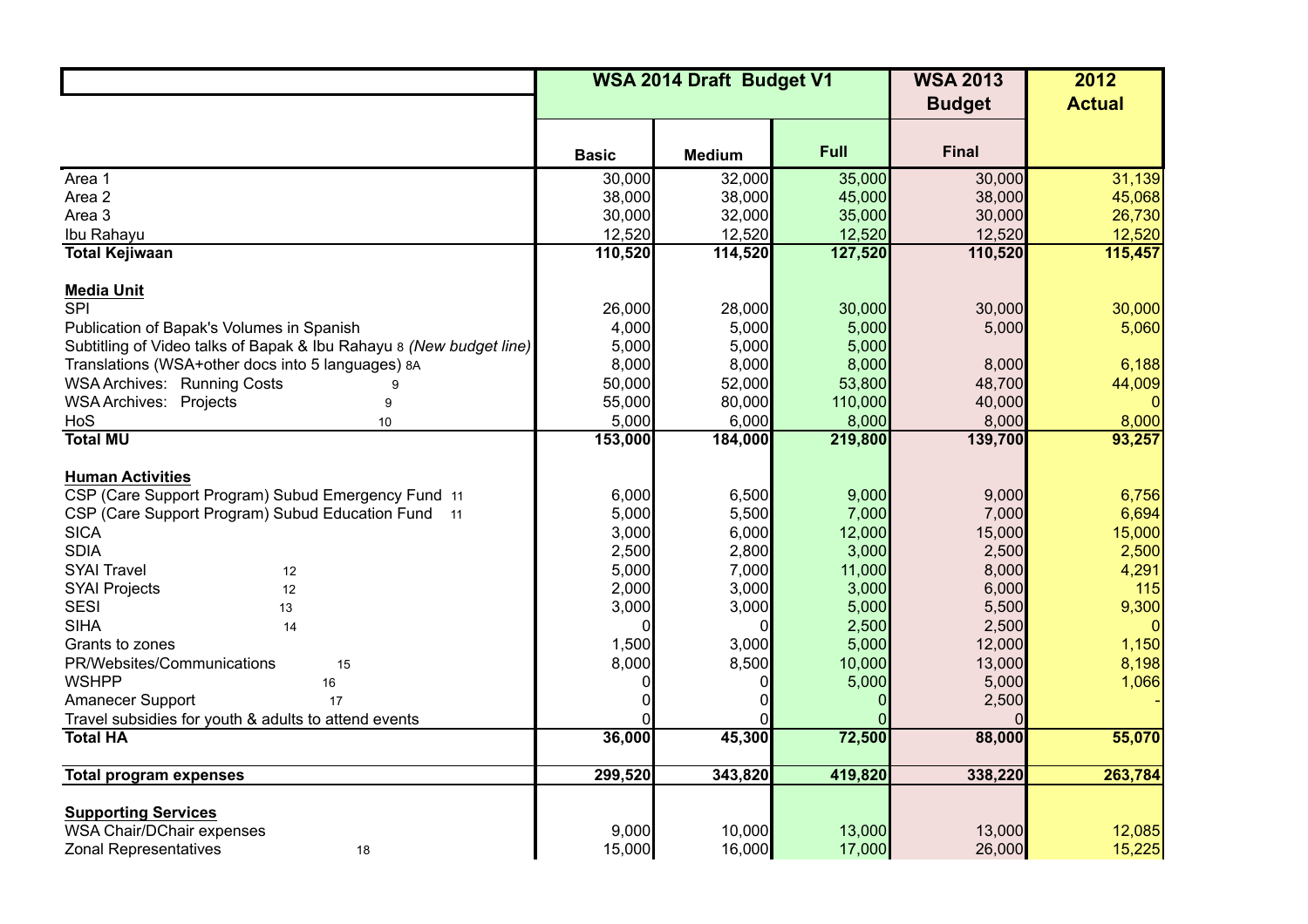|                                                   |              | WSA 2014 Draft Budget V1 |         |                 | 2012<br><b>Actual</b> |
|---------------------------------------------------|--------------|--------------------------|---------|-----------------|-----------------------|
|                                                   | <b>Basic</b> | <b>Medium</b>            | Full    | <b>Final</b>    |                       |
| WSC Meetings (World Congress 2014)<br>19          | 5,000        | 6,000                    | 8,000   | 27,000          | 47,165                |
| WSA BoD conference calls                          | 500          | 600                      | 600     | 1,500           | 561                   |
| <b>Total WSC</b>                                  | 29,500       | 32,600                   | 38,600  | 67,500          | 75,036                |
| <b>WSA Executive:</b>                             |              |                          |         |                 |                       |
| Remunerations<br>20                               | 51,000       | 51,000                   | 51,000  | 50,000          | 50,930                |
| Travel, accomodation<br>21                        | 10,000       | 10,000                   | 11,000  | 11,000          | 9,385                 |
| Office & admin expenses                           | 6,000        | 6,500                    | 7,000   | 7,000           | 6,080                 |
| Bank charges                                      | 2,500        | 2,800                    | 3,500   | 4,000           | 2,812                 |
| Legal fees                                        | 1,000        | 3,000                    | 5,000   | 11,000          | 525                   |
| Various                                           | 620          | 1,000                    | 1,500   | 2,000           | 1,189                 |
| <b>Currency differences</b><br>22                 | 700          | 2,000                    | 3,500   | 3,500           | $-2,557$              |
| Audit                                             | 4,500        | 4,500                    | 5,000   | 5,000           | 4,500                 |
| <b>Total WSA Executive</b>                        | 76,320       | 80,800                   | 87,500  | 93,500          | 72,864                |
| <b>Pensions</b><br>23                             | 17,485       | 18,008                   | 18,008  | 17,485          | 16,976                |
| <b>Total Supp. Services</b>                       | 123,305      | 131,408                  | 144,108 | 178,485         | 164,876               |
| Contingency<br>World Congress 2014 Advances<br>24 |              | 0<br>0                   |         | 1,000<br>10,000 | 46,908                |
| <b>Total expenses</b>                             | 422,825      | 475,228                  | 563,928 | 527,705         | 475,568               |
| <b>Surplus or Deficit</b>                         | 3,000        | 6,162                    | 3,522   | $\bf{0}$        | $-61,619$             |
| <b>Transfer from Unrestricted Net Assets</b>      | 0            | $\overline{0}$           | 0       | 0               | 61,619                |
| $\overline{5}$<br><b>Extra Fundraising Target</b> | 75,000       | 125,000                  | 200,000 |                 |                       |

| <b>Extra Funds already promised for 2014</b>                      | 75,000 | 75,000 | 75,000  |
|-------------------------------------------------------------------|--------|--------|---------|
| <b>Balance of Extra Fundraising still to raise after promises</b> |        | 50,000 | 125,000 |

## **Notes:**

**\*** WSA recognises and appreciates MSF for the Memnon Archives project MSF has undertaken (in agreement with, & on behalf of, WSA) to protect the audio recordings of the talks of Bapak & Ibu Rahayu. MSF has used \$172,000 of their funds for this Memnon Project (for WSA Archives).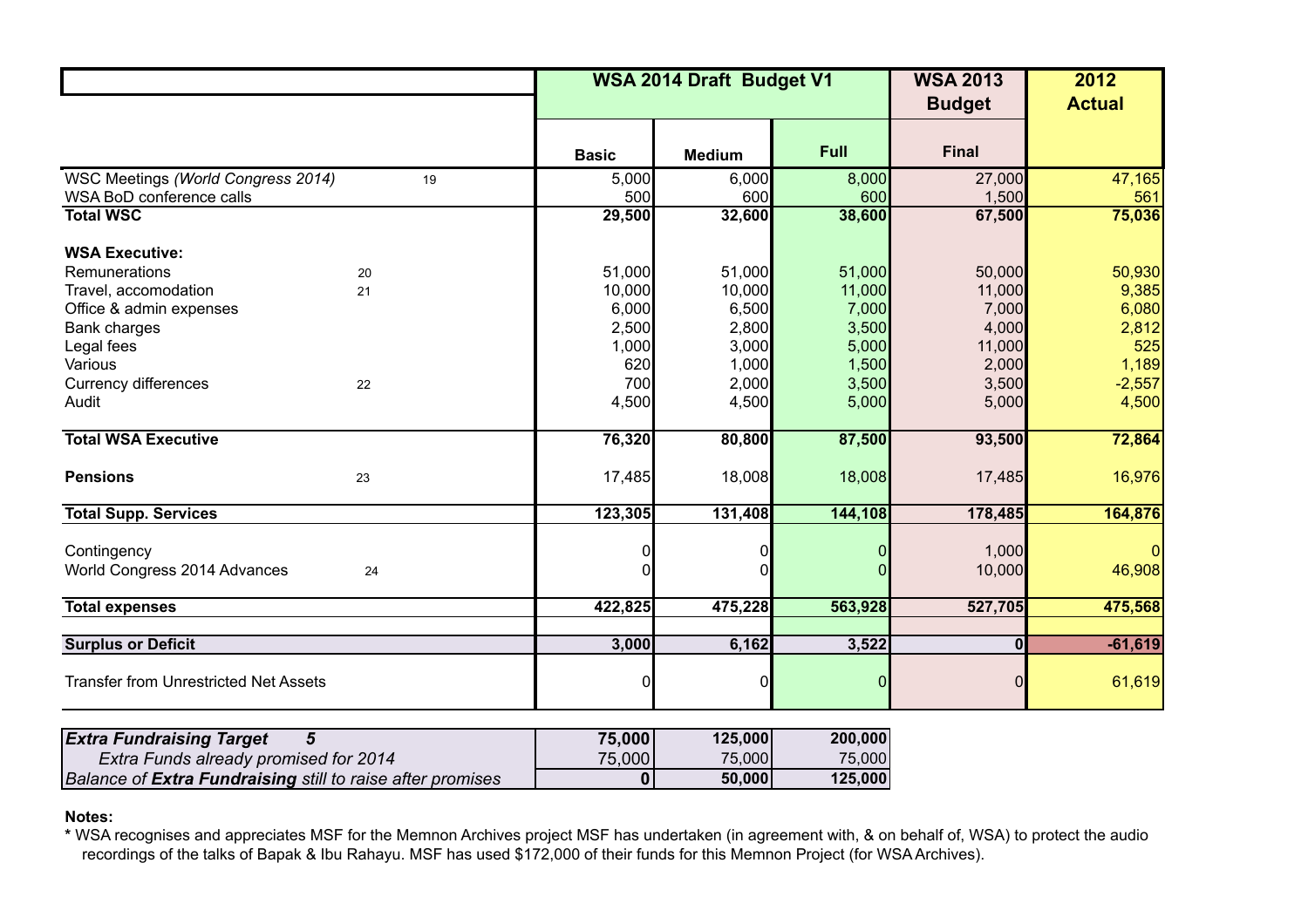|                                                                                                                                                                                                                                                                          | WSA 2014 Draft Budget V1 |               |               | <b>WSA 2013</b>                                        | 2012 |  |  |
|--------------------------------------------------------------------------------------------------------------------------------------------------------------------------------------------------------------------------------------------------------------------------|--------------------------|---------------|---------------|--------------------------------------------------------|------|--|--|
|                                                                                                                                                                                                                                                                          |                          |               | <b>Budget</b> | <b>Actual</b>                                          |      |  |  |
|                                                                                                                                                                                                                                                                          | <b>Basic</b>             | <b>Medium</b> | Full          | <b>Final</b>                                           |      |  |  |
| WSA now has the clear intention to replenish the \$172,000 MSF Memnon funds, spent on WSA Archives, by MSF.                                                                                                                                                              |                          |               |               |                                                        |      |  |  |
| We intend to replenish this \$172,000 to MSF over time, as our finances allow.<br>We intend to replenish \$25,000 to MSF in 2014 should sufficient extra funding be received to make this possible.                                                                      |                          |               |               |                                                        |      |  |  |
| $\overline{1}$                                                                                                                                                                                                                                                           |                          |               |               |                                                        |      |  |  |
| $\overline{2}$                                                                                                                                                                                                                                                           |                          |               |               |                                                        |      |  |  |
| Grants unrestricted: \$30,000 MSF grant for 2014 - all to be used for IH Travel to groups (rather than to WSC meetings, IH meetings or World Congress)<br>3                                                                                                              |                          |               |               |                                                        |      |  |  |
| Grants restricted: If needed, \$5,000 per year from GHFP earmarked for WSHPP until 2014 Subud World Congress                                                                                                                                                             |                          |               |               |                                                        |      |  |  |
| 1st Goal for 2014: To raise extra funding up to \$200,000 to produce a balance budget<br>5 Extra Funding:                                                                                                                                                                |                          |               |               |                                                        |      |  |  |
| 2nd Goal for 2014: Any Extra funding beyond around \$200,000 will be used for:<br>* Begin to replenish the \$172,000 MSF Memnon funds spent on WSA Archives                                                                                                              |                          |               |               | 25,000 minimum                                         |      |  |  |
| * Increasing some existing budget lines (in a yet to be decided manner)                                                                                                                                                                                                  |                          |               | ?             |                                                        |      |  |  |
| Restricted funds from previous years:<br>6                                                                                                                                                                                                                               |                          |               |               |                                                        |      |  |  |
| 7 World Congress 2014 Fund Advance: shouldnt be needed in 2014 (a straight offset - same \$ in, same \$ out, so doesn't change the overall budget result)                                                                                                                |                          |               |               |                                                        |      |  |  |
| 8 DVD Subtitling of Bapak & Ibu Rahayu video talks into many languages: Raimundo Olivares can complete a subtitling of each talk @ \$100 per translation.                                                                                                                |                          |               |               |                                                        |      |  |  |
| Raimundo is able to achieve roughly 60 subtitled video talks per year (for example 10 talks into 6 languages = 60 subtitled video talks)                                                                                                                                 |                          |               |               |                                                        |      |  |  |
| 8A Translations (WSA+other docs into 5 languages). Spanish: Paloma requests Euro 3,600 = approx USD 4,800 pa                                                                                                                                                             |                          |               |               |                                                        |      |  |  |
| French: Arnaud de Lune \$1,640 Russian: Marsiya \$290 Indonesian: Mardiana \$250                                                                                                                                                                                         |                          |               |               |                                                        |      |  |  |
| Other/contingency: \$1000 = Approx Total \$8,000 Includes some costs for interpreting at council (WSC) meetings<br>9 WSA Archives Strategic Budget (currently under review!) includes: Current Year Projects \$110,000 Running Costs \$53,800 = Total Archives \$163,800 |                          |               |               |                                                        |      |  |  |
| Running Costs: Includes Amalijah's \$20,000 honorarium                                                                                                                                                                                                                   |                          |               |               |                                                        |      |  |  |
| 10 History of Subud (HoS):                                                                                                                                                                                                                                               |                          |               |               |                                                        |      |  |  |
| 11 CSP:                                                                                                                                                                                                                                                                  |                          |               |               |                                                        |      |  |  |
| 12 SYAI :                                                                                                                                                                                                                                                                |                          |               |               |                                                        |      |  |  |
| 13 Enterprises:                                                                                                                                                                                                                                                          |                          |               |               |                                                        |      |  |  |
| 14 SIHA added as a partner organisation in June 2011, to be officially ratified at 2014 World Congress. Given budget for first time in 2012<br>15 PR/Websites/Communications: WSA to produce materials/information about Subud for use outside (& within) Subud.         |                          |               |               |                                                        |      |  |  |
| Also funds WSA newsletters, websites (subud.org / subud.com / subudworldnews.com / subud.tv), production of WSA Annual Report, & communications                                                                                                                          |                          |               |               |                                                        |      |  |  |
| Includes such annual costs as: WSA Newsletters in a number of languages \$4,500 Annual Report \$1,900                                                                                                                                                                    |                          |               |               |                                                        |      |  |  |
| 16 WSHPP grant of \$5,000 per year from GHFP (if required) earmarked for WSHPP until 2014 Subud World Congress                                                                                                                                                           |                          |               |               |                                                        |      |  |  |
| 17 Amanecer Support: To support Amanecer Task Force in helping resolve the issues facing Amanecer                                                                                                                                                                        |                          |               |               |                                                        |      |  |  |
| 18 Zonal Representatives:                                                                                                                                                                                                                                                |                          |               |               |                                                        |      |  |  |
| 19 WSC pre-World congress meeting, & WSC 2014 World Congress expenses: Approx \$8,000 (not including airfares)                                                                                                                                                           |                          |               |               |                                                        |      |  |  |
| WCOT pays Accom/food cost pp per night based on sharing a twin room<br>Total Estimated cost for WSC attending World Congress in Puebla, Mexico will be around \$54,000 (Approx: Airfares \$46,000 + meeting costs \$8,000)                                               |                          |               |               | WSA \$46,000 for Airfares $(40 \times $1,150$ average) |      |  |  |
| Airfares are mostly included in the individual budget line items such as: IHs, Zone Reps, SYIA, SICA, SESI, SDIA, SIHA, Archives, Travel/accommodation                                                                                                                   |                          |               |               |                                                        |      |  |  |
| 20 Remunerations for WSA Executive includes: WSA Secretary/Administrator (roles were combined in 2012 to reduce costs),                                                                                                                                                  |                          |               |               |                                                        |      |  |  |